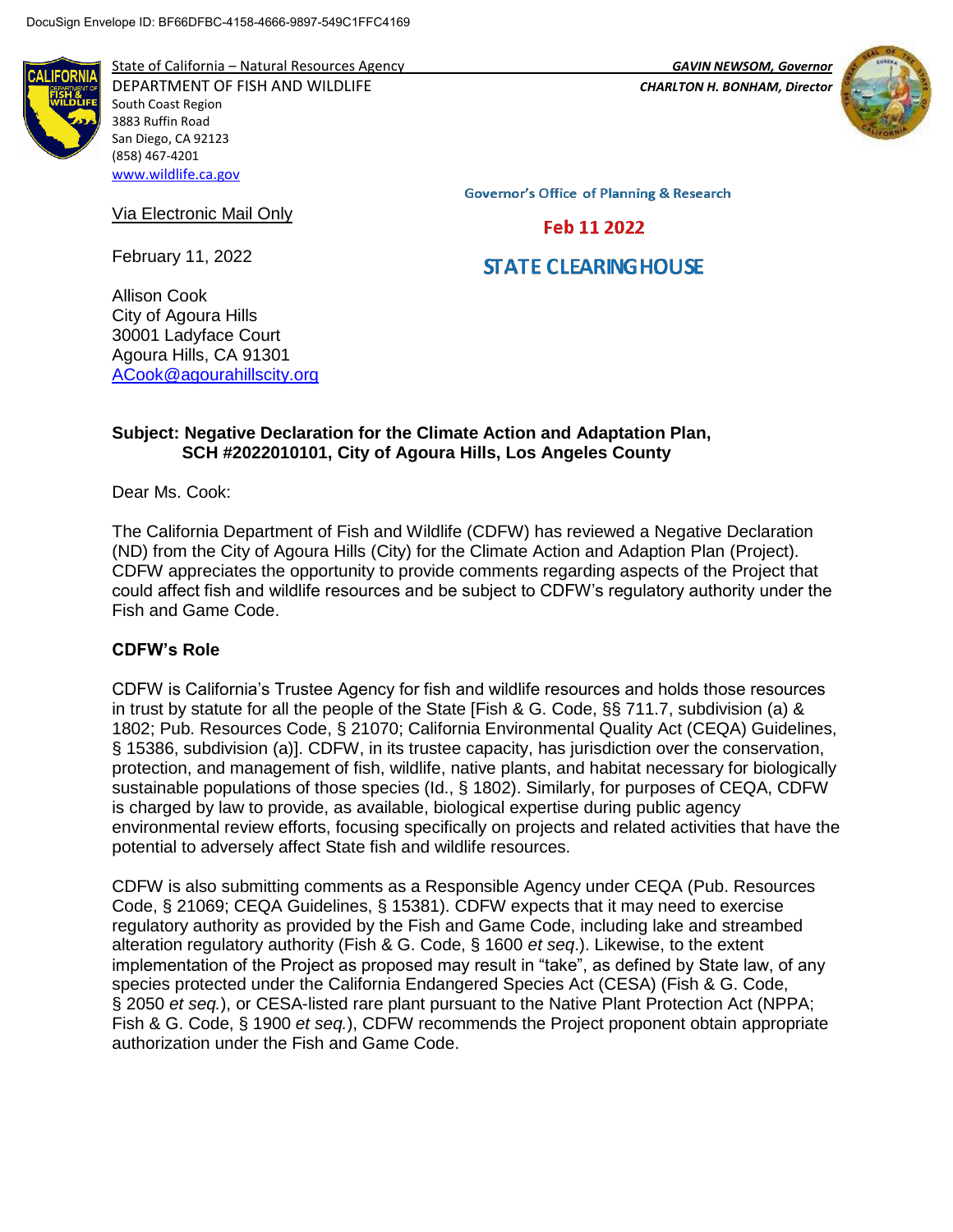Allison Cook City of Agoura Hills February 11, 2022 Page 2 of 11

## **Project Description and Summary**

**Objective:** The Project proposes the implementation of the Climate Action and Adaptation Plan (CAAP). Implementation of the CAAP would enable the City to achieve a reduction in greenhouse gas (GHG) emissions by 49 percent below the 2008 levels by 2030. The CAAP provides the City's baseline GHG emissions and proposes actions, measures, and strategies to reduce the City's GHG emissions. There are 21 measures detailed in the CAAP that are categorized into the following major goals:

- Goal 1: Increase energy efficiency in existing residential units
- Goal 2: Increase energy efficiency in new residential units
- Goal 3: Increase energy efficiency in existing commercial units
- Goal 4: Increase energy efficiency in new commercial units
- Goal 5: Increase energy efficiency through water efficiency
- Goal 6: Decrease energy demand through reducing urban heat island effect
- Goal 7: Decrease GHG emissions though reducing vehicle miles traveled
- Goal 8: Decrease GHG emissions through reducing solid waste generation
- Goal 9: Decrease GHG emissions through increasing clean energy use

In addition to GHG emissions, the CAAP addresses climate vulnerability and the City's future potential climate risks. The CAAP provides various adaptation measures that will combat climate vulnerability and potential climate risks throughout the City. Installation of cool roofs, solar panels, and energy retrofits for residential and commercial buildings are actions listed in the CAAP to counteract climate vulnerability and minimize GHG emissions. Overall, the proposed CAAP does not include any development proposals. Future projects within the City will be required to demonstrate consistency with the CAAP.

**Location:** The Project would apply to the entire City of Agoura Hills. The City encompasses 7.86 square miles at the base of the Santa Monica Mountains in Los Angeles County. The City is bounded by unincorporated areas to the north, the City of Calabasas to the east, City of Thousand Oaks to the west, and the Santa Monica Mountains to the south.

#### **Comments and Recommendations**

CDFW offers the comments and recommendations below to assist the City in adequately identifying, avoiding, and/or mitigating the Project's significant, or potentially significant, direct, and indirect impacts on fish and wildlife (biological) resources. Editorial comments or other suggestions are also included to improve the environmental document. CDFW recommends the measures or revisions below be included in a science-based monitoring program that contains adaptive management strategies as part of the Project's CEQA mitigation, monitoring, and reporting program (Pub. Resources Code, § 21081.6; CEQA Guidelines, § 15097).

## **Specific Comments**

#### **Comment #1: Impacts on Streams and Associated Natural Communities**

**Issue:** Implementation of the CAAP will impact several creeks and associated natural communities.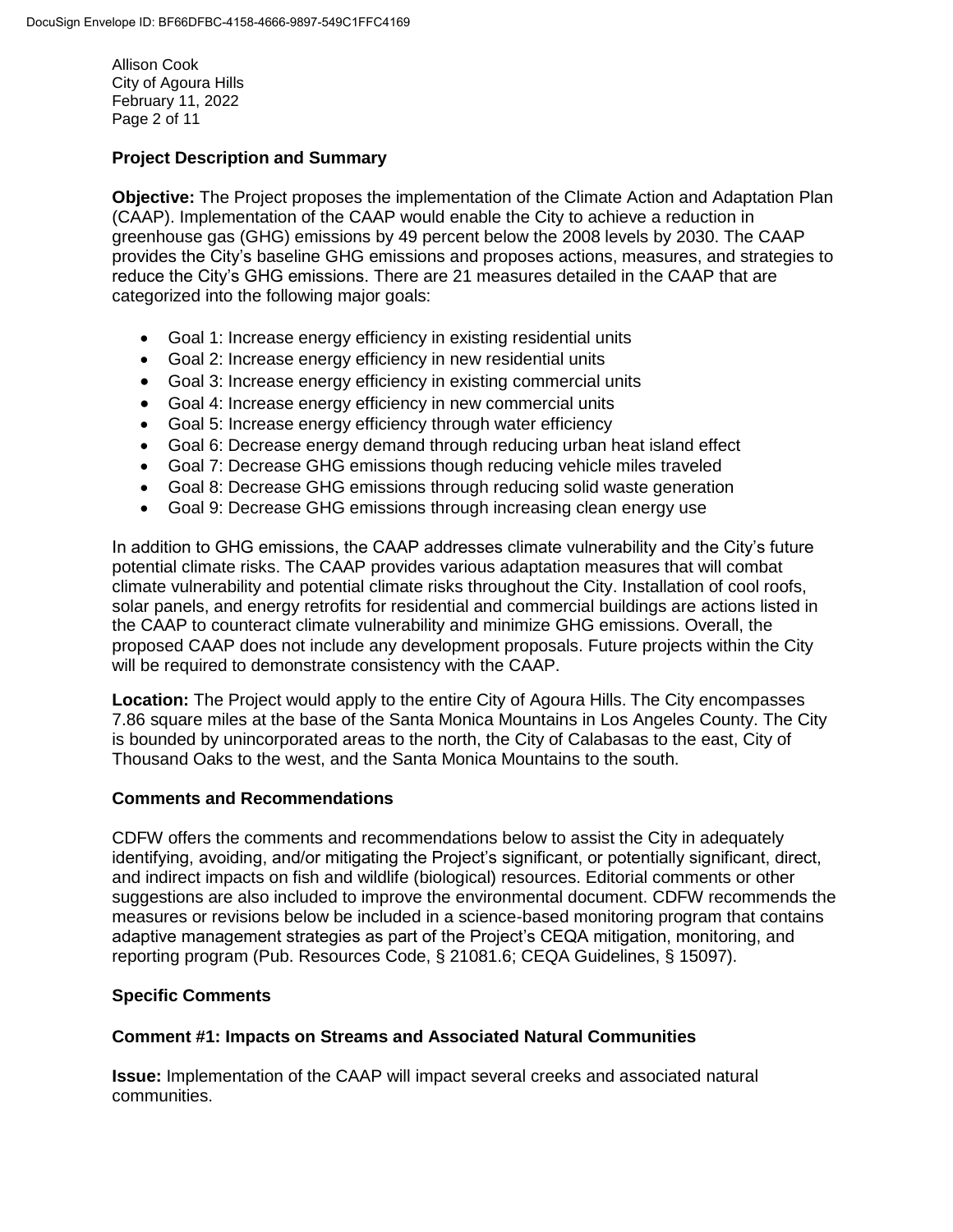Allison Cook City of Agoura Hills February 11, 2022 Page 3 of 11

 $\overline{\phantom{a}}$ 

**Specific impacts:** Installation of energy retrofits will result in alterations to the Medea Creek, Palo Comado Canyon Creek, and Lindero Canyon Creek.

**Why impacts would occur:** The Madea Creek, Palo Comado Canyon Creek, and Lindero Canyon Creek flow throughout the City. In an effort to increase energy efficiency, energy retrofits will be installed for existing buildings and future development throughout the City. The exact locations of where the energy retrofits will be installed is not disclosed in the ND. However, based on page 38 of the ND, installation of the energy retrofits would consist of minor construction that would result in alteration of existing creeks. Although existing drainage patterns will not be altered, "vacant land, hillsides, or open space drainage patterns could be altered or disturbed…" as a result of construction activities. If construction activities were to impact these existing creeks, associated natural communities along the bed and bank of each creek may potentially be impacted. Furthermore, wildlife that relies on these creeks for habitat or as a water source may also be impacted during construction activities.

**Evidence impacts would be significant:** CDFW exercises its regulatory authority as provided by Fish and Game Code section 1600 et seq. to conserve fish and wildlife resources which includes rivers, streams, or lakes and associated natural communities. Fish and Game Code section 1602 requires any person, state or local governmental agency, or public utility to notify CDFW prior to beginning any activity that may do one or more of the following:

- Divert or obstruct the natural flow of any river, stream, or lake<sup>1</sup>;
- Change the bed, channel, or bank of any river, stream, or lake;
- Use material from any river, stream, or lake; or,
- Deposit or dispose of material into any river, stream, or lake.

CDFW requires a Lake and Streambed Alteration (LSA) Agreement when a project activity may substantially adversely affect fish and wildlife resources. The Project may result in significant impacts on streams and associated natural communities through installation activities facilitated by the Project. The Project's ND does not provide measures to mitigate for potentially significant impacts.

## **Recommended Potentially Feasible Mitigation Measure(s):**

**Mitigation Measure #1:** CDFW recommends future projects facilitated by the CAAP assess the Project's potential impacts on streams. Modifications to a river, creek, or stream in one area may result in bank erosion, channel incision, or drop in water level along that stream outside of the immediate impact area. If a future project results in impacts to a stream, the project proponent should apply for a Lake and Stream Alteration Agreement pursuant under Fish and Game Code, section 1600 *et seq*. The Project applicant (or "entity") must provide notification to CDFW pursuant to Fish and Game Code, section 1600 *et seq*. Based on this notification and other information, CDFW determines whether a Lake and Streambed Alteration (LSA) Agreement with the applicant is required prior to conducting proposed activities. Please visit CDFW's [Lake and Streambed Alteration Program](https://wildlife.ca.gov/Conservation/Environmental-Review/LSA) webpage to for information about LSA Notification and online submittal through the Environmental Permit Information Management

<sup>&</sup>lt;sup>1</sup> "Any river, stream, or lake" includes those that are dry for periods of time (ephemeral/episodic) as well as those that flow year-round (perennial). This includes ephemeral streams, desert washes, and watercourses with a subsurface flow. It may also apply to work undertaken within the flood plain of a water body.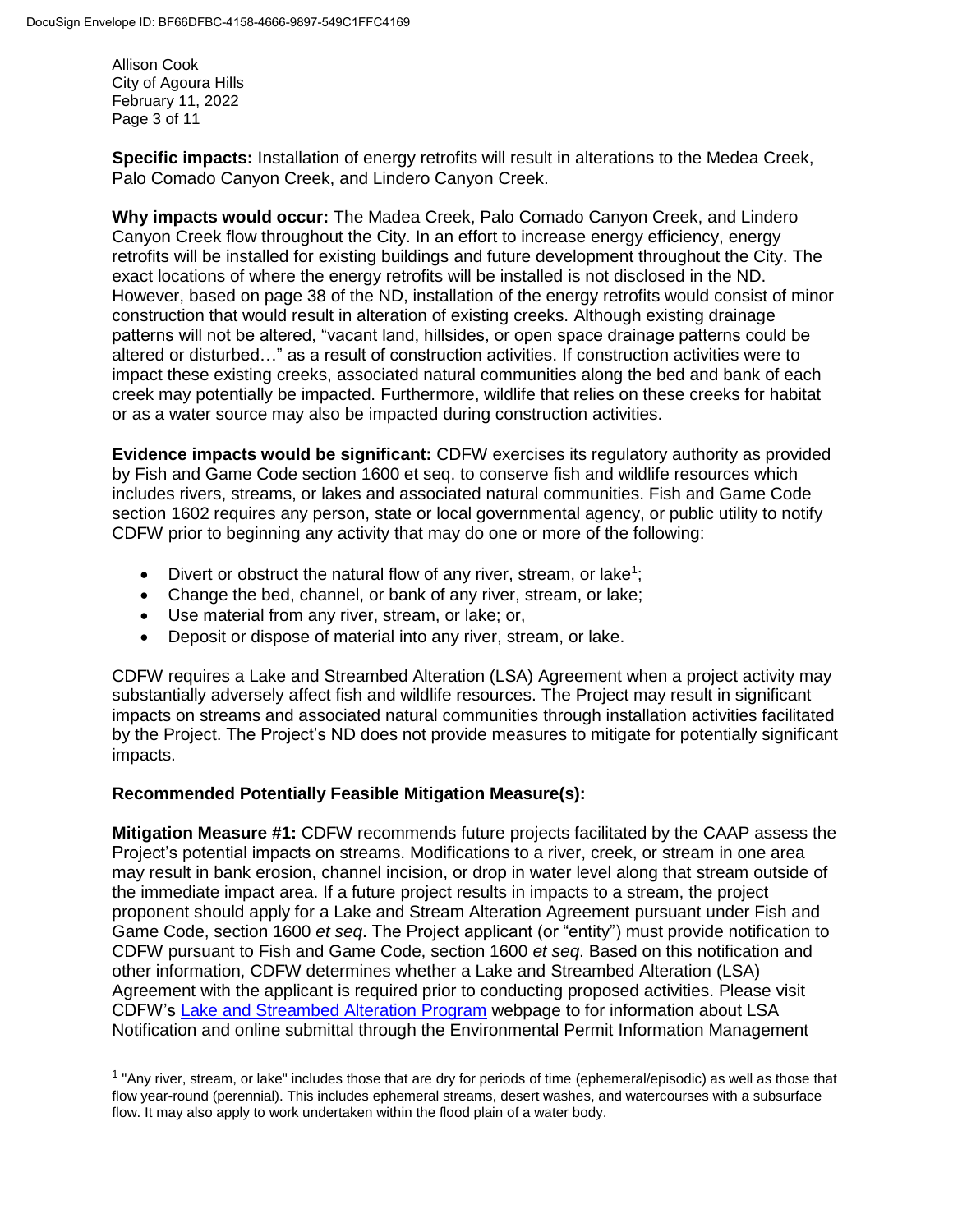Allison Cook City of Agoura Hills February 11, 2022 Page 4 of 11

System (EPIMS) Permitting Portal (CDFW 2022b).

**Mitigation Measure #2:** CDFW recommends the LSA Notification include a hydrology report to evaluate whether altering the streams may impact headwater streams where there is hydrologic connectivity. The hydrology report should also include a scour analysis to demonstrate that stream banks and streambed would not erode as a result of impacts within the Project site. Also, CDFW also requests a hydrological evaluation of the 100, 50, 25, 10, 5, and 2-year frequency storm event for existing and proposed conditions.

#### **Additional Recommendations**

- 1) Nesting Birds. CDFW recommends future projects facilitated by the CAAP avoid any construction activity during nesting season. If not feasible, CDFW recommends that if future projects occur between January 1 through September 15, a nesting bird and raptor survey should be conducted within a 500-foot radius of the construction site, prior to any grounddisturbing activities (e.g., staging, mobilization, grading) as well as prior to any vegetation removal within the Project site. The nesting bird surveys should be conducted at appropriate nesting times and concentrate on potential roosting or perch sites. CDFW recommends the ND require future project proponents to require surveys be conducted by a qualified biologist no more than 7 days prior to the beginning of any Project-related activity likely to impact raptors and migratory songbirds, for the entire Project site. If Project activities are delayed or suspended for more than 7 days during the breeding season, repeat the surveys. If nesting raptors and migratory songbirds are identified, CDFW recommends the following minimum no-disturbance buffers be implemented: 300 feet around active passerine (perching birds and songbirds) nests, 500 feet around active non-listed raptor nests and 0.5 mile around active listed bird nests. These buffers should be maintained until the breeding season has ended or until a qualified biologist has determined that the birds have fledged and are no longer reliant upon the nest or parental care for survival.
- 2) Biological Baseline Assessment and Impact Analysis. There are various parks and open spaces throughout the City that provide biological value and habitat for various wildlife species. CDFW recommends the ND require future projects facilitated by the CAAP provide a complete assessment and impact analysis of the flora and fauna within and adjacent to the Project area. The assessment should identify endangered, threatened, sensitive, regionally, and locally unique species, and sensitive habitats. Impact analysis will aid in determining any direct, indirect, and cumulative biological impacts, as well as specific mitigation or avoidance measures necessary to offset those impacts. CDFW recommends avoiding any sensitive natural communities found on or adjacent to the Project. CDFW also considers impacts to SSC a significant direct and cumulative adverse effect without implementing appropriate avoid and/or mitigation measures. The ND should require future projects to provide the following information:
	- a) Information on the regional setting that is critical to an assessment of environmental impacts, with special emphasis on resources that are rare or unique to the region [CEQA Guidelines, § 15125(c)]. The ND should require future projects to include measures to fully avoid and otherwise protect Sensitive Natural Communities from Project-related impacts. Project implementation may result in impacts to rare or endangered plants or plant communities that have been recorded adjacent to the Project vicinity. CDFW considers these communities as threatened habitats having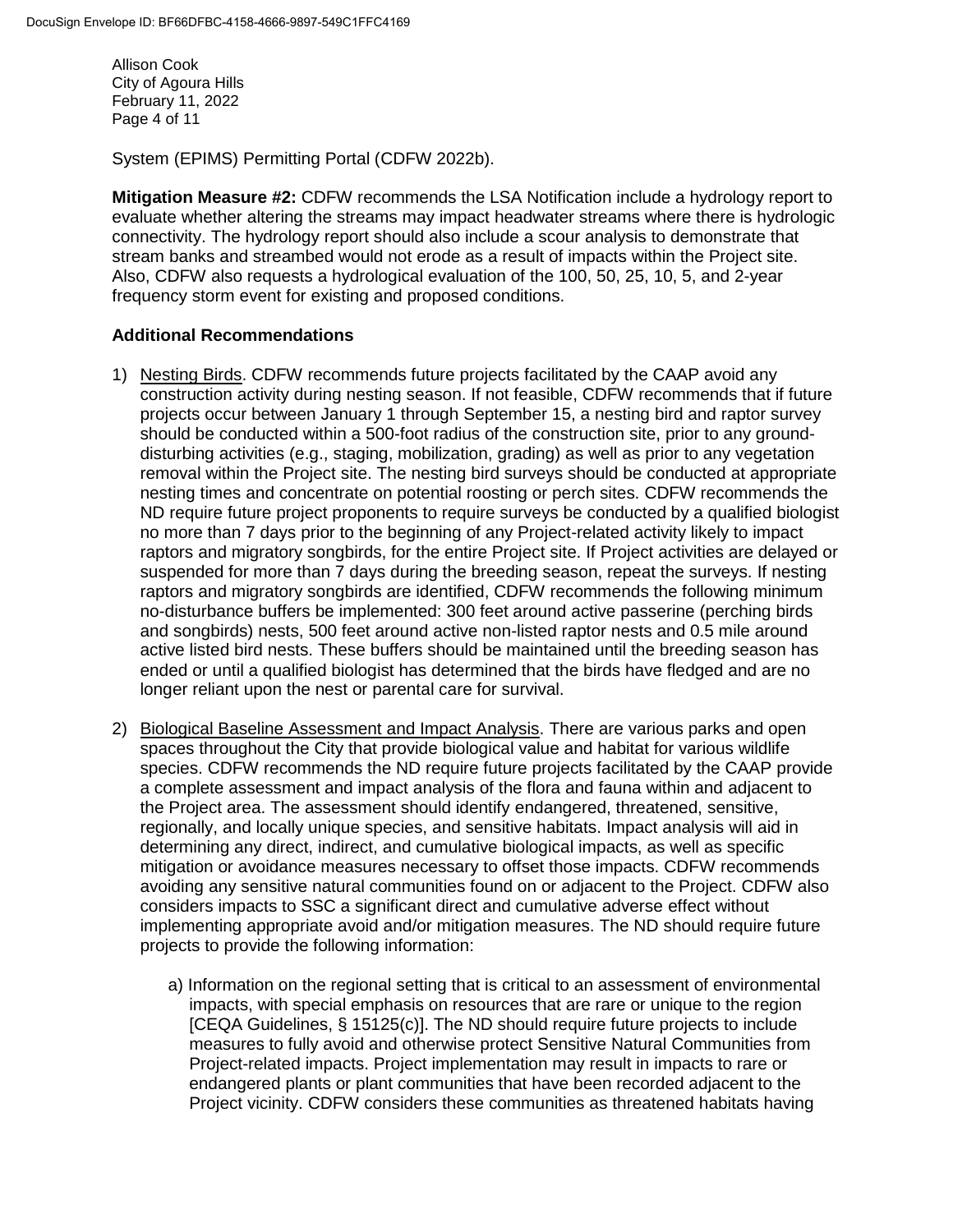Allison Cook City of Agoura Hills February 11, 2022 Page 5 of 11

> both regional and local significance. Plant communities, alliances, and associations with a [State-wide ranking](https://wildlife.ca.gov/Data/VegCAMP/Natural-Communities#sensitive%20natural%20communities) of S1, S2, S3 and S4 should be considered sensitive and declining at the local and regional level (CDFW 2022c);

- b) A thorough, recent, floristic-based assessment of special status plants and natural communities, following CDFW's [Protocols for Surveying and Evaluating Impacts to](https://nrm.dfg.ca.gov/FileHandler.ashx?DocumentID=18959&inline) [Special Status Native Plant Populations and Natural Communities](https://nrm.dfg.ca.gov/FileHandler.ashx?DocumentID=18959&inline) (CDFW 2018a);
- c) Floristic, alliance- and/or association-based mapping and vegetation impact assessments conducted at the Project site and within the neighboring vicinity. *[The](https://vegetation.cnps.org/) [Manual of California Vegetation](https://vegetation.cnps.org/)*, second edition, should also be used to inform this mapping and assessment (Sawyer, 2009). Adjoining habitat areas should be included in this assessment where site activities could lead to direct or indirect impacts offsite. Habitat mapping at the alliance level will help establish baseline vegetation conditions;
- d) A complete, recent, assessment of the biological resources associated with each habitat type on site and within adjacent areas that could also be affected by the Project;
- e) A complete, recent, assessment of rare, threatened, and endangered, and other sensitive species on site and within the area of potential effect, including California Species of Special Concern and California Fully Protected Species (Fish & Game Code, §§ 3511, 4700, 5050 and 5515). Species to be addressed should include all those which meet the CEQA definition of endangered, rare, or threatened species (CEQA Guidelines, § 15380). Seasonal variations in use of the Project area should also be addressed. Focused species-specific surveys, conducted at the appropriate time of year and time of day when the sensitive species are active or otherwise identifiable, are required. Acceptable species-specific survey procedures should be developed in consultation with CDFW and the USFWS; and,
- f) A recent, wildlife and rare plant survey. CDFW generally considers biological field assessments for wildlife to be valid for a one-year period, and assessments for rare plants may be considered valid for a period of up to three years. Some aspects of the proposed Project may warrant periodic updated surveys for certain sensitive taxa, particularly if build out could occur over a protracted time frame, or in phases.
- 3) Data. CEQA requires that information developed in environmental impact reports and negative declarations be incorporated into a database [i.e., California Natural Diversity Database] which may be used to make subsequent or supplemental environmental determinations [Pub. Resources Code, § 21003, subd. (e)]. Accordingly, please report any special status species detected by completing and submitting [CNDDB Field Survey Forms](https://wildlife.ca.gov/Data/CNDDB/Submitting-Data) (CDFW 2021d). The Project-level lead agencies should ensure the data has been properly submitted, with all data fields applicable filled out, prior to finalizing/adopting the environmental document. The City should provide CDFW with confirmation of data submittal.
- 4) Mitigation and Monitoring Reporting Plan. CDFW recommends the City update the Project's environmental document to include mitigation measures recommended in this letter. CDFW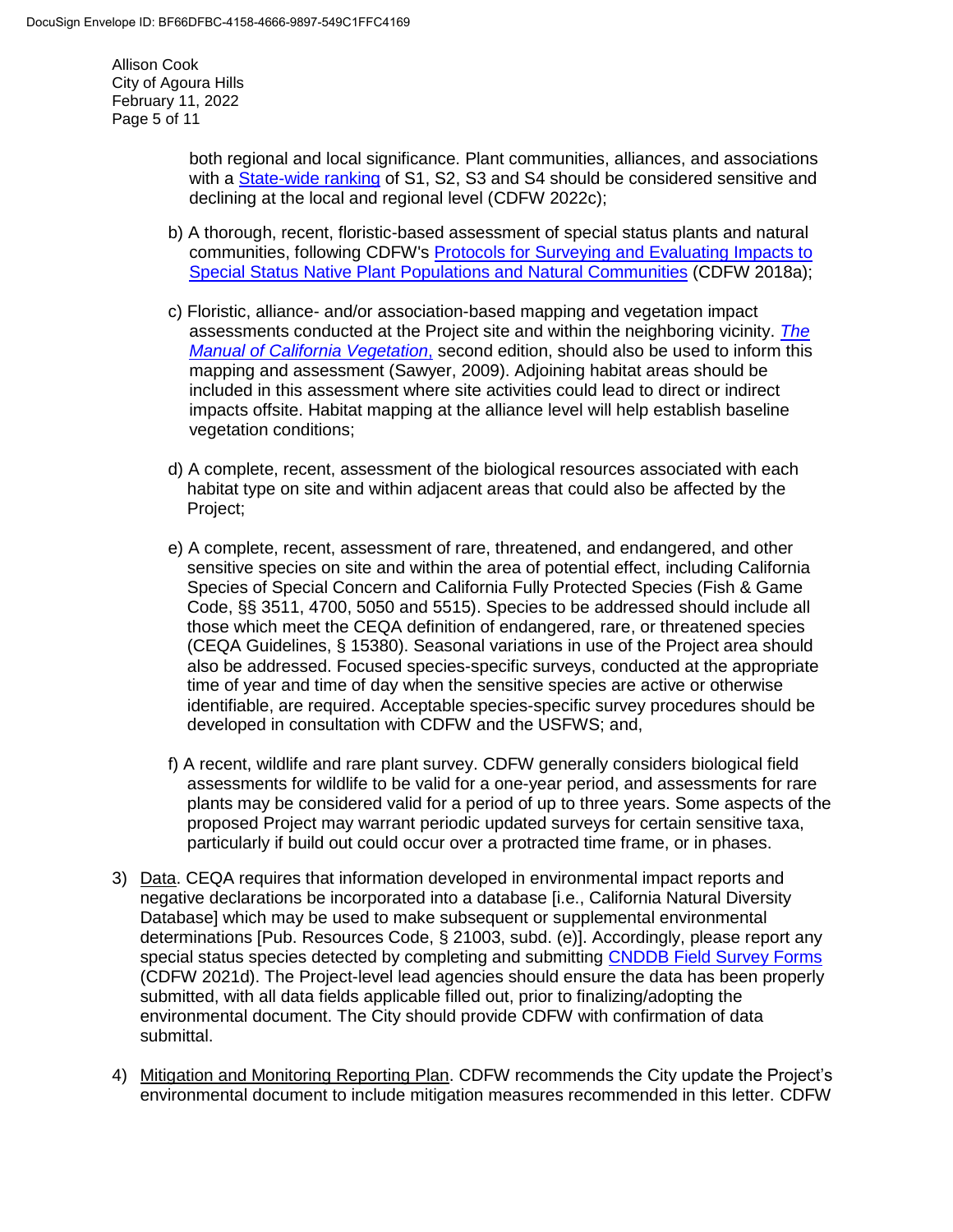Allison Cook City of Agoura Hills February 11, 2022 Page 6 of 11

> provides comments to assist the City in developing mitigation measures that are specific, detailed (i.e., responsible party, timing, specific actions, location), and clear for a measure to be fully enforceable and implemented successfully via a mitigation monitoring and/or reporting program (CEQA Guidelines, § 15097; Pub. Resources Code, § 21081.6). The City is welcome to coordinate with CDFW to further review and refine the Project's mitigation measures. Per Public Resources Code section 21081.6(a)(1), CDFW has provided the City with a summary of our suggested mitigation measures and recommendations in the form of an attached Draft Mitigation and Monitoring Reporting Plan (MMRP; Attachment A).

## **Filing Fees**

The Project, as proposed, would have an impact on fish and/or wildlife, and assessment of filing fees is necessary. Fees are payable upon filing of the Notice of Determination by the City of Agoura Hills and serve to help defray the cost of environmental review by CDFW. Payment of the fee is required for the underlying Project approval to be operative, vested, and final (Cal. Code Regs., tit. 14, § 753.5; Fish & G. Code, § 711.4; Pub. Resources Code, § 21089).

# **Conclusion**

We appreciate the opportunity to comment on the Project to assist the City of Agoura Hills in adequately analyzing and minimizing/mitigating impacts to biological resources. CDFW requests an opportunity to review and comment on any response that the City of Agoura Hills has to our comments and to receive notification of any forthcoming hearing date(s) for the Project [CEQA Guidelines, § 15073(e)]. If you have any questions or comments regarding this letter, please contact Julisa Portugal, Environmental Scientist, at [Julisa.Portugal@wildlife.ca.gov](mailto:Julisa.Portugal@wildlife.ca.gov) or (562) 330-7563.

Sincerely,<br> **Docusigned** by:

ts B6E58CFE24724F5...

Erinn Wilson-Olgin Environmental Program Manager I South Coast Region

ec: CDFW

Erinn Wilson-Olgin, Los Alamitos – [Erinn.Wilson-Olgin@wildlife.ca.gov](mailto:Erinn.Wilson-Olgin@wildlife.ca.gov) Victoria Tang, Los Alamitos – [Victoria.Tang@wildlife.ca.gov](mailto:Victoria.Tang@wildlife.ca.gov) Ruby Kwan-Davis, Los Alamitos – [Ruby.Kwan-Davis@wildlife.ca.gov](mailto:Ruby.Kwan-Davis@wildlife.ca.gov) Felicia Silva, Los Alamitos – [Felicia.Silva@wildlife.ca.gov](mailto:Felicia.Silva@wildlife.ca.gov) Frederic (Fritz) Rieman, Los Alamitos - [Frederic.Rieman@wildlife.ca.gov](mailto:Frederic.Rieman@wildlife.ca.gov) Cindy Hailey, San Diego – [Cindy.Hailey@wildlife.ca.gov](mailto:Cindy.Hailey@wildlife.ca.gov) CEQA Program Coordinator, Sacramento – [CEQACommentLetters@wildlife.ca.gov](mailto:CEQACommentLetters@wildlife.ca.gov)  State Clearinghouse, Office of Planning and Research – [State.Clearinghouse@opr.ca.gov](mailto:State.Clearinghouse@opr.ca.gov)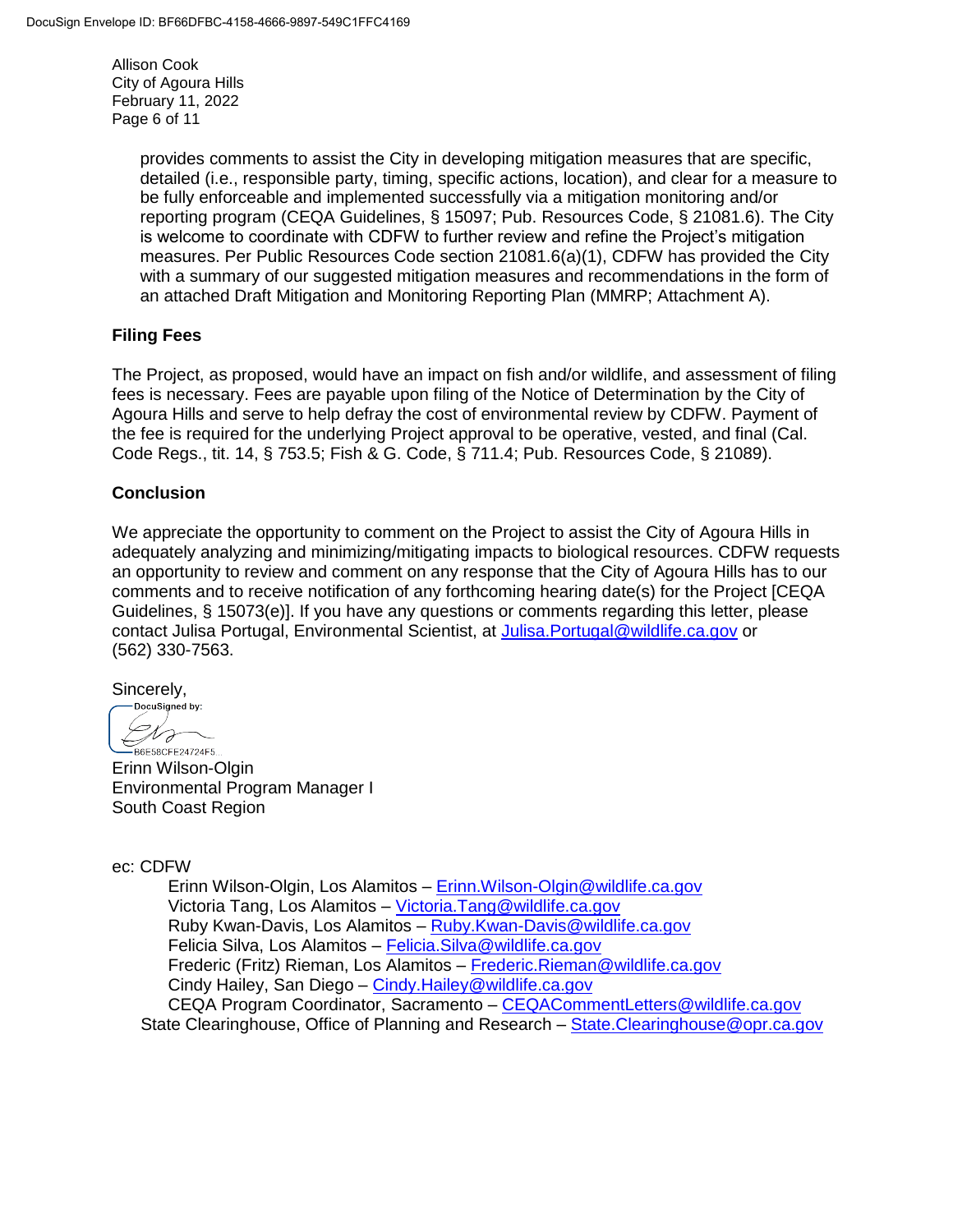Allison Cook City of Agoura Hills February 11, 2022 Page 7 of 11

#### **References:**

[CDFWa] California Department of Fish and Wildlife. 2018. Protocols for Surveying and Evaluating Impacts to Special Status Native Plant Populations and Sensitive Natural Communities. Available from:

[https://nrm.dfg.ca.gov/FileHandler.ashx?DocumentID=18959\)](https://nrm.dfg.ca.gov/FileHandler.ashx?DocumentID=18959)

- [CDFWb] California Department of Fish and Wildlife. 2022. Lake and Streambed Alteration Program. Available from: [https://wildlife.ca.gov/Conservation/LSA.](https://wildlife.ca.gov/Conservation/LSA)
- [CDFWc] California Department of Fish and Wildlife. 2022. Natural Communities. Available from: [https://wildlife.ca.gov/Data/VegCAMP/Natural-Communities.](https://wildlife.ca.gov/Data/VegCAMP/Natural-Communities)
- [CDFWd] California Department of Fish and Wildlife. 2022. Submitting Data to the CNDDB. Available from:<https://wildlife.ca.gov/Data/CNDDB/Submitting-Data>
- Sawyer, J. O., Keeler-Wolf, T., and Evens J.M. 2009. A Manual of California Vegetation, 2nd ed. ISBN 978-0-943460-49-9.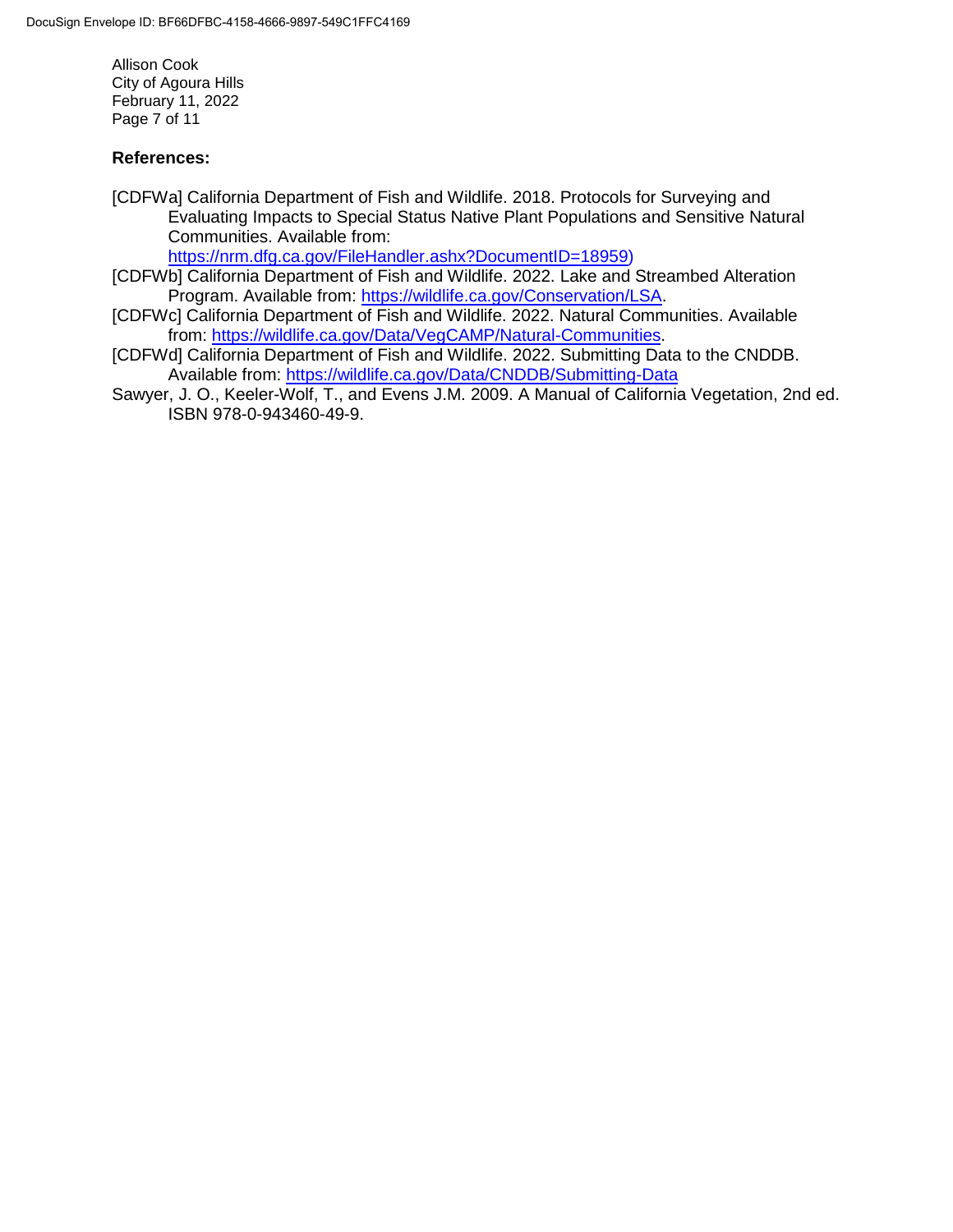[www.wildlife.ca.gov](http://www.wildlife.ca.gov/)



DEPARTMENT OF FISH AND WILDLIFE *CHARLTON H. BONHAM, Director*  South Coast Region 3883 Ruffin Road San Diego, CA 92123 (858) 467-4201

State of California – Natural Resources Agency *GAVIN NEWSOM, Governor*



# **Attachment A: Draft Mitigation and Monitoring Reporting Plan**

| <b>Biological Resources (BIO)</b>                                        |                                                                                                                                                                                                                                                                                                                                                                                                                                                                                                                                                                                                                                                                                                                                                                                                                                                                                                                                                                                                                                                                                     |                                                                                                              |                                                   |  |
|--------------------------------------------------------------------------|-------------------------------------------------------------------------------------------------------------------------------------------------------------------------------------------------------------------------------------------------------------------------------------------------------------------------------------------------------------------------------------------------------------------------------------------------------------------------------------------------------------------------------------------------------------------------------------------------------------------------------------------------------------------------------------------------------------------------------------------------------------------------------------------------------------------------------------------------------------------------------------------------------------------------------------------------------------------------------------------------------------------------------------------------------------------------------------|--------------------------------------------------------------------------------------------------------------|---------------------------------------------------|--|
| Mitigation Measure (MM) or Recommendation (REC)                          |                                                                                                                                                                                                                                                                                                                                                                                                                                                                                                                                                                                                                                                                                                                                                                                                                                                                                                                                                                                                                                                                                     | <b>Timing</b>                                                                                                | <b>Responsible Party</b>                          |  |
| MM-BIO-1- Lake<br>and Streambed<br><b>Alteration</b><br><b>Agreement</b> | Future projects facilitated by the CAAP shall assess the Project's<br>potential impacts on streams. Modifications to a river, creek, or<br>stream in one area may result in bank erosion, channel incision, or<br>drop in water level along that stream outside of the immediate<br>impact area. If a future project results in impacts to a stream, the<br>project proponent shall apply for a Lake and Stream Alteration<br>Agreement pursuant under Fish and Game Code, section 1600 et<br>seq. The Project applicant (or "entity") shall provide notification to<br>CDFW pursuant to Fish and Game Code, section 1600 et seq.<br>Based on this notification and other information, CDFW determines<br>whether a Lake and Streambed Alteration (LSA) Agreement with<br>the applicant is required prior to conducting proposed activities.<br>Please visit CDFW's Lake and Streambed Alteration Program<br>webpage to for information about LSA Notification and online<br>submittal through the Environmental Permit Information<br>Management System (EPIMS) Permitting Portal. | Prior to<br>finalizing<br><b>CEQA</b><br>document/<br>future project<br>activities<br>facilitated by<br>CAAP | Project-level lead<br>agency/Project<br>Applicant |  |
| <b>MM-BIO-2-LSA</b><br><b>Notification</b>                               | The LSA Notification shall include a hydrology report to evaluate<br>whether altering the streams may impact headwater streams where<br>there is hydrologic connectivity. The hydrology report shall also<br>include a scour analysis to demonstrate that stream banks and<br>streambed would not erode as a result of impacts within the Project<br>site. Also, CDFW also requests a hydrological evaluation of the<br>100, 50, 25, 10, 5, and 2-year frequency storm event for existing<br>and proposed conditions.                                                                                                                                                                                                                                                                                                                                                                                                                                                                                                                                                               | Prior to<br>finalizing<br>future project<br>activities<br>facilitated by<br>CAAP                             | Project-level lead<br>agency/Project<br>Applicant |  |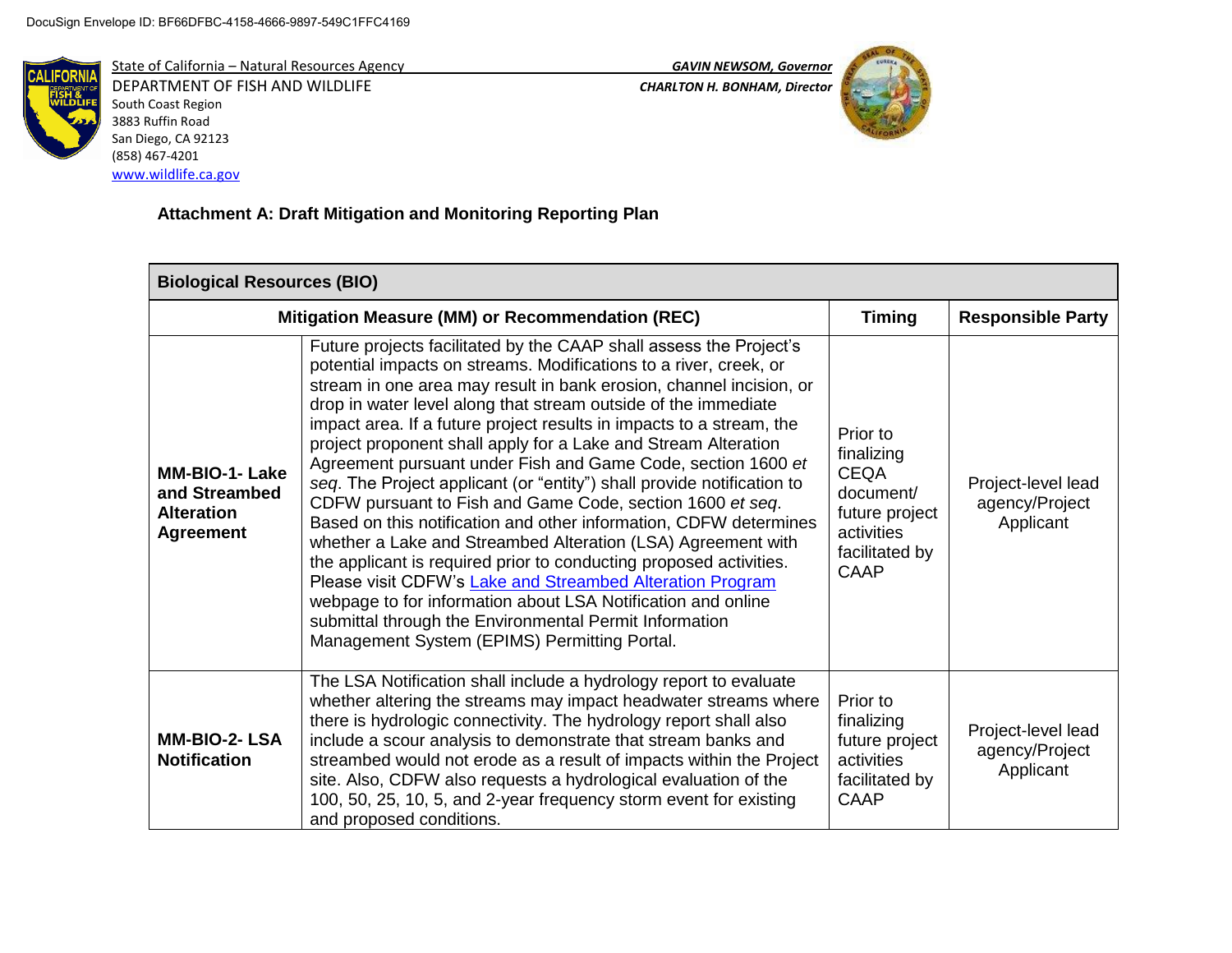Allison Cook City of Agoura Hills February 11, 2022 Page 9 of 11

| <b>REC 1- Nesting</b><br><b>Bird Measure</b>                               | CDFW recommends future projects facilitated by the CAAP avoid<br>any construction activity during nesting season. If not feasible,<br>CDFW recommends that if future projects occur between January 1<br>through September 15, a nesting bird and raptor survey should be<br>conducted within a 500-foot radius of the construction site, prior to<br>any ground-disturbing activities (e.g., staging, mobilization,<br>grading) as well as prior to any vegetation removal within the<br>Project site. The nesting bird surveys should be conducted at<br>appropriate nesting times and concentrate on potential roosting or<br>perch sites. CDFW recommends the ND require future project<br>proponents to require surveys be conducted by a qualified biologist<br>no more than 7 days prior to the beginning of any Project-related<br>activity likely to impact raptors and migratory songbirds, for the<br>entire Project site. If Project activities are delayed or suspended for<br>more than 7 days during the breeding season, repeat the surveys.<br>If nesting raptors and migratory songbirds are identified, CDFW<br>recommends the following minimum no-disturbance buffers be<br>implemented: 300 feet around active passerine (perching birds and<br>songbirds) nests, 500 feet around active non-listed raptor nests<br>and 0.5 mile around active listed bird nests. These buffers should<br>be maintained until the breeding season has ended or until a<br>qualified biologist has determined that the birds have fledged and<br>are no longer reliant upon the nest or parental care for survival. | Prior to<br>future project<br>activities<br>facilitated by<br><b>CAAP</b> | Project-level lead<br>agency/Project<br>Applicant |
|----------------------------------------------------------------------------|--------------------------------------------------------------------------------------------------------------------------------------------------------------------------------------------------------------------------------------------------------------------------------------------------------------------------------------------------------------------------------------------------------------------------------------------------------------------------------------------------------------------------------------------------------------------------------------------------------------------------------------------------------------------------------------------------------------------------------------------------------------------------------------------------------------------------------------------------------------------------------------------------------------------------------------------------------------------------------------------------------------------------------------------------------------------------------------------------------------------------------------------------------------------------------------------------------------------------------------------------------------------------------------------------------------------------------------------------------------------------------------------------------------------------------------------------------------------------------------------------------------------------------------------------------------------------------------------------------------------------|---------------------------------------------------------------------------|---------------------------------------------------|
| <b>REC 2-</b><br><b>Biological</b><br><b>Baseline</b><br><b>Assessment</b> | CDFW recommends the ND require future projects facilitated by<br>the CAAP provide a complete assessment and impact analysis of<br>the flora and fauna within and adjacent to the Project area. The<br>assessment should identify endangered, threatened, sensitive,<br>regionally, and locally unique species, and sensitive habitats.<br>Impact analysis will aid in determining any direct, indirect, and<br>cumulative biological impacts, as well as specific mitigation or<br>avoidance measures necessary to offset those impacts. CDFW<br>recommends avoiding any sensitive natural communities found on<br>or adjacent to the Project. CDFW also considers impacts to SSC a<br>significant direct and cumulative adverse effect without<br>implementing appropriate avoid and/or mitigation measures. The                                                                                                                                                                                                                                                                                                                                                                                                                                                                                                                                                                                                                                                                                                                                                                                                        | Prior to<br>future project<br>activities<br>facilitated by<br><b>CAAP</b> | Project-level lead<br>agency/Project<br>Applicant |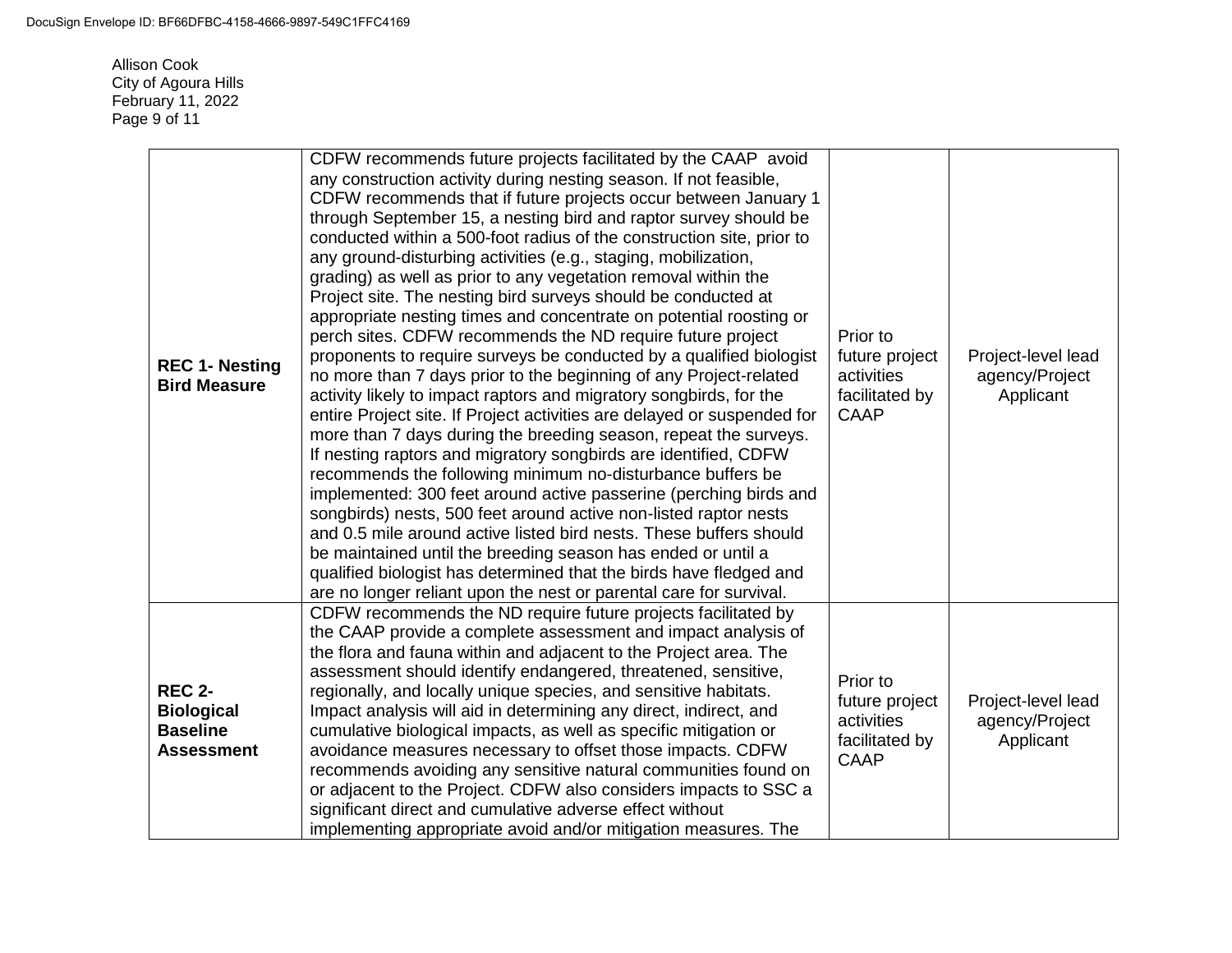DocuSign Envelope ID: BF66DFBC-4158-4666-9897-549C1FFC4169

Allison Cook City of Agoura Hills February 11, 2022 Page 10 of 11

| ND should require future projects to provide the following<br>information:                                                                                                                                                                                                                                                                                                                                                                                                                                                                                                                                                                                                                                                                                                                                                                                 |  |
|------------------------------------------------------------------------------------------------------------------------------------------------------------------------------------------------------------------------------------------------------------------------------------------------------------------------------------------------------------------------------------------------------------------------------------------------------------------------------------------------------------------------------------------------------------------------------------------------------------------------------------------------------------------------------------------------------------------------------------------------------------------------------------------------------------------------------------------------------------|--|
| a) Information on the regional setting that is critical to an<br>assessment of environmental impacts, with special emphasis on<br>resources that are rare or unique to the region [CEQA Guidelines,<br>§ 15125(c)]. The ND should require future projects to include<br>measures to fully avoid and otherwise protect Sensitive Natural<br>Communities from Project-related impacts. Project implementation<br>may result in impacts to rare or endangered plants or plant<br>communities that have been recorded adjacent to the Project<br>vicinity. CDFW considers these communities as threatened<br>habitats having both regional and local significance. Plant<br>communities, alliances, and associations with a <b>State-wide ranking</b><br>of S1, S2, S3 and S4 should be considered sensitive and declining<br>at the local and regional level; |  |
| b) A thorough, recent, floristic-based assessment of special status<br>plants and natural communities, following CDFW's Protocols for<br>Surveying and Evaluating Impacts to Special Status Native Plant<br><b>Populations and Natural Communities;</b>                                                                                                                                                                                                                                                                                                                                                                                                                                                                                                                                                                                                    |  |
| c) Floristic, alliance- and/or association-based mapping and<br>vegetation impact assessments conducted at the Project site and<br>within the neighboring vicinity. The Manual of California Vegetation.<br>second edition, should also be used to inform this<br>mapping and assessment. Adjoining habitat areas should be<br>included in this assessment where site activities could lead to direct<br>or indirect impacts offsite. Habitat mapping at the alliance level will<br>help establish baseline vegetation conditions;                                                                                                                                                                                                                                                                                                                         |  |
| d) A complete, recent, assessment of the biological resources<br>associated with each habitat type on site and within adjacent areas<br>that could also be affected by the Project;                                                                                                                                                                                                                                                                                                                                                                                                                                                                                                                                                                                                                                                                        |  |